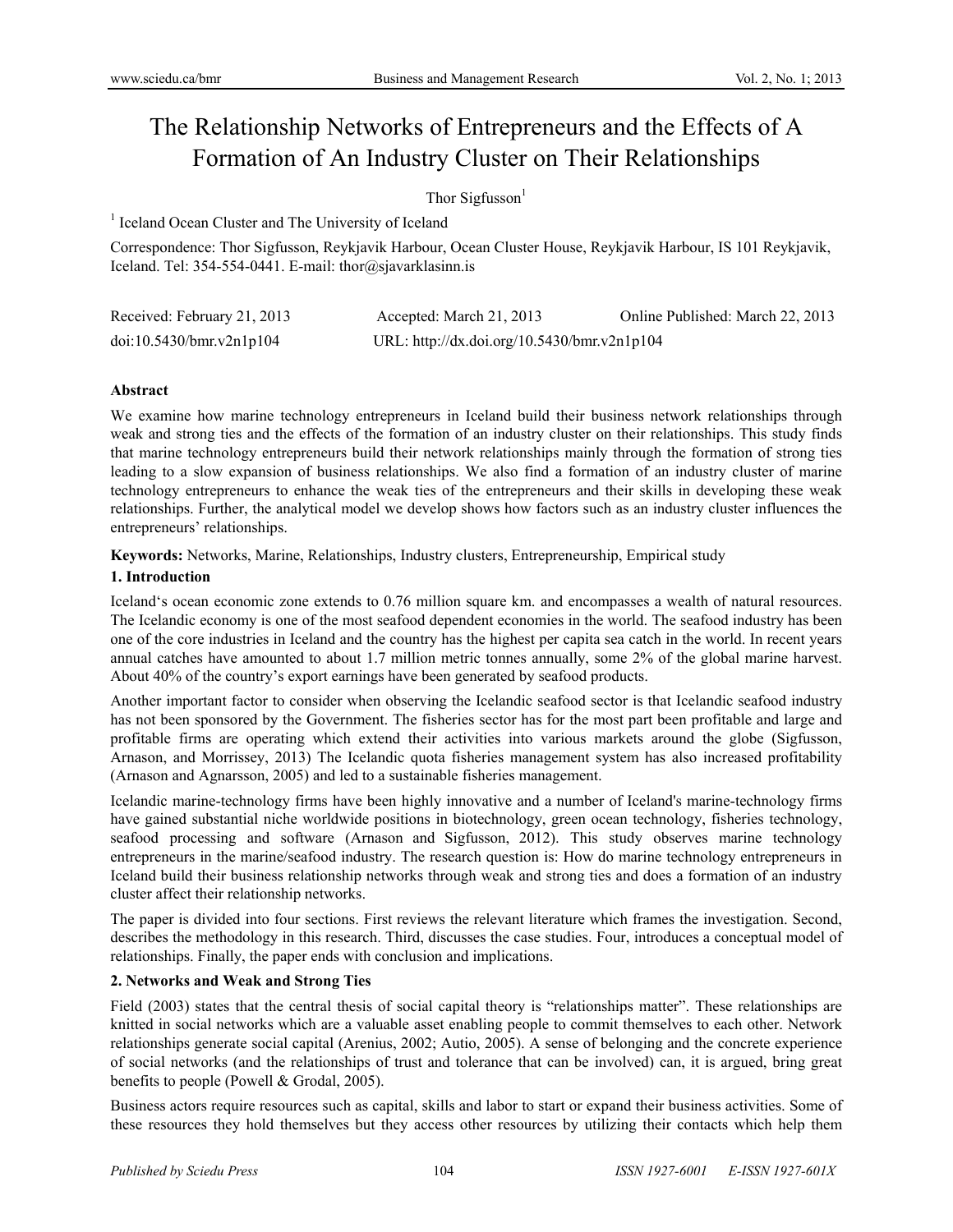getting things done. Social capital is the outcome of successful contacts and is the key component of entrepreneurial networks (Burt, 1992). Maurer and Ebers (2006) define social capital as "an asset available to individual or collective actors that draws on these actors' positions in a social network and/or the content of these actors' social relations" (p. 262).

Networks are important in identifying opportunities (Johanson & Vahlne, 2006). We use the term network in line with Chetty and Agndal (2007) who refer to interconnected relationships between different agents. Since we are focusing on entrepreneurs, we define network relationships as dyadic relationships between two agents, particularly through social relationships. The degree to which individuals are enmeshed in the network is referred to as embeddedness (Granovetter, 1985). The embeddedness, or level of strong and weak ties in networks (sometimes referred to as weak and strong relationships), can enhance the ability of entrepreneurs to acquire resources (Batjargal, 2003). Granovetter (1973) suggests that the strength of the tie is a "combination of the amount of time, the emotional intensity, the intimacy and the reciprocal services that characterize the tie" (p.1361). These ties are either weak or strong. Strong network ties have high levels of social relationship or personal interaction with high frequency (Granovetter, 1985). The strong network ties mean that members are motivated to be of assistance and protect actors in insecure positions (Hite & Hesterly, 2001). Weak ties, however, are not as heavily based on personal interaction among members of the network but may provide strategic advantage in terms of resource availability (Granovetter, 1973). Weak ties act as "local bridges" to parts of the network which would otherwise be disconnected (Krackhardt, 1992) and weak ties offer opportunities (Burt, 1992).

The importance of network relationships in internationalization of firms (Johanson & Vahlne, 1977), relationship perspective research (Dyer & Singh, 1998; Madhok, 1995), network research (Larson & Starr, 1993) and international entrepreneurship research (Oviatt & McDougall, 2005; Coviello, 2006) is well recognised. Network relationships between firms or individuals are especially critical for the internationalization of small high-technology firms (Coviello, 2006).

Being linked to a network is not the only issue; one must be in a position to do something within that network. A relationship with someone who has a strong social position and reputation in another territory can help build trust, awareness and visibility in that territory (Powell, Kogut, & Smith-Doerr, 1996). A relationship that is centrally located within the networks of a territory will be more than one that is peripherally attached. A number of sources of this strength of embeddedness within networks have been noted (Hite, 2003). Structural embeddedness comes from the overlap of social relations, cognitive embeddedness reflects how much people share mental models and ways of thinking with others, and cultural embeddedness reflects their sharing of beliefs and values (Zukin & DiMaggio, 1990).

## **3. Industry Clusters**

This study focuses on network relationships as an initial tool for further developing of an industry cluster. Such analysis is in line with Sforzi (2002) and Becattini (2001) analyzing a number of clusters formed in the rural areas of Italy. The success of these clusters is explained by the social relations among community members. Through clusters, networks of contacts emerge between individuals across firm boundaries, and act as channels of knowledge flow (Dahl and Pedersen, 2004) which give firms located in clusters certain advantages regarding innovative performance (Saxenian, 1994).

As the relationship network of marine-technology entrepreneurs are especially studied in relation to a formation of an industry cluster, the theoretical foundation of this study is a combination of network- and cluster theory. Porter (1990), one of the principal pioneers of cluster research in the world, defines clusters in economic sectors as:

...a group of related companies, suppliers, service providers, companies in related sectors and public bodies ... in specialised fields that compete among themselves but also work together.

Cluster analysis has been used to explain the development of industries and business in specific regions. It has subsequently been used to explain the growth and development of towns, cities and even nations.

Delgado, Porter and Stern (2012) find that new regional industries emerge where there is a strong cluster environment and suggest that the presence of strong clusters in a region enhances growth opportunities in other industries and clusters. Sigfusson, Arnason and Morrissey (2013) find that through a base industry in Iceland, fisheries, a wide range of companies have gradually developed to service the sector and through these inter linkages, the fisheries sector and its related operations can be viewed as an industry cluster.

The developmental history is typically as follows: a certain region has, or there arises, favourable economic conditions due to the progress of the economy and/or technology. These conditions are often based on natural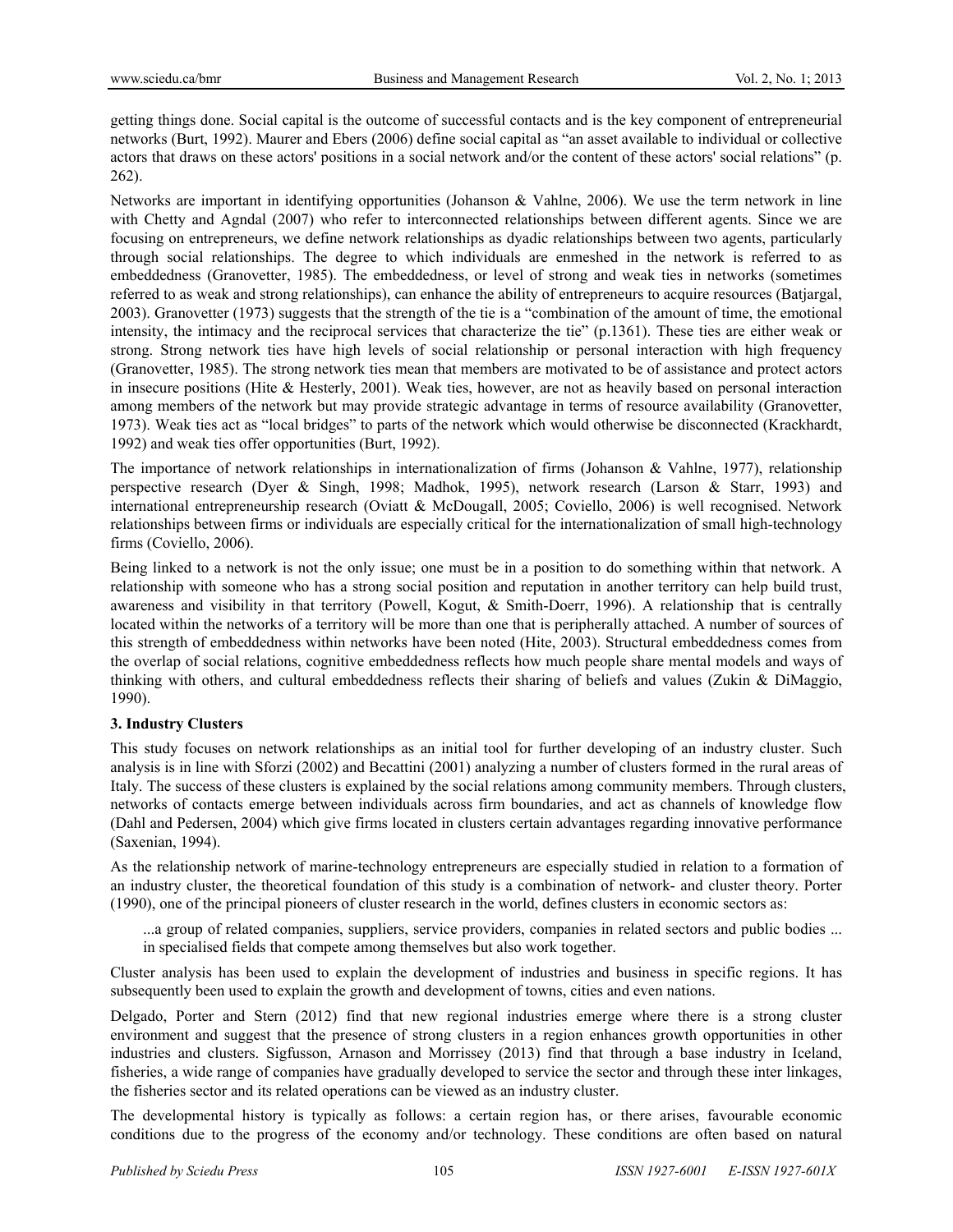resources, although this is not a prerequisite. Individual companies begin operations in the area and form a base industry. A group of companies in related fields then form around this base industry. These companies both serve the base industry and receive various forms of support from it. They are also linked to each other in numerous ways and support each other through, e.g. the development of human resources, technology and technological equipment that is of use to them all. The companies, moreover, circulate assets among themselves through transactions and transfers of employees, and at the same time, create a demand for further services and infrastructure that is also useful to all. Cluster analysis involves a detailed examination of such developments and the manner in which the cluster's industries are connected and the arrangement of their manufacturing processes.

There has been considerable international interest as regards research into clusters in business sectors and their role in the development of companies and business sectors. Many of the countries around the North Atlantic Ocean have issued detailed analysis and policy formulations on clusters connected to the ocean. Iceland cluster formulation in fisheries has been analysed (Sigfusson, Arnason and Morrissey, 2013). Ireland has set itself the goal of becoming, by 2020, an international centre for specialisation and research into ocean related technology (Marine Institute, 2007). And, Newfoundland has introduced an ocean technology cluster, Ocean's Advance (oceancesadvance.net). Cluster research, therefore, has been carried out in nearly all the countries that have a North-Atlantic shoreline.

## **4. Methods and Early Findings**

This research is explorative and rooted in Eisenhardt's (1989) interpretative methodology, which allows theory and data to interact. The research began as a PhD research focusing on relationship networks of software entrepreneurs. In the preliminary interviews conducted in 2010, the researcher interviewed 5 software entrepreneurs. Two of them were involved with marine technology. What emerged from these preliminary interviews was an indication of a different relationship networks between the marine technology entrepreneurs and the others. The two marine technology entrepreneurs had a smaller relationship network than the others even though all of them were actively seeking international business opportunities and had similar educational background.

In January 2011, the researcher gathered a group of 20 marine-technology entrepreneurs to discuss their relationships and whether their group could gain from further relationships. This group has never had a formal platform to meet. One third of these firms are members of the Federation of Industry but the Federation had not formed any special group for the marine technology firms. The discussions from this meeting were recorded and transcribed. For the researcher, the interest to study further the relationship network of the marine technology entrepreneurs was further enhanced at this meeting mainly due to the fact that this meeting started by revealing that these entrepreneurs rarely knew each other. They indicated they had met at the Fisheries Exhibition in Brussels (which is held yearly) but further relationships were rare.

Our next step would be to examine the relationship networks of individual marine-technology entrepreneurs. For this we needed to observe as thoroughly as possible the context of the relations of the entrepreneurs and the nature of these relationships. The method used involves a case study approach formalised by Eisenhardt (1989) and action research involving a process of actively participating in an organization change situation whilst conducting research (Lewin, 1944).

This study focuses on marine-technology entrepreneurs owning small firms (with fewer than 10 employees at the time of the research). The entrepreneurs are all founder-owners (or part owners) responsible for general management. Such informants are considered appropriate as they typically have knowledge of the venture's various relationships (McCartan-Quinn & Carson, 2003).

Case study methods using interview and archival data can uncover contextual or complex multivariate conditions well, so are particularly appropriate for exploring the personal networks of international entrepreneurs in emerging entrepreneurial firms (Eisenhardt, 1989; Eisenhardt and Graebner, 2007; Yin, 2003). To further understand the value of the relationship formation within a cluster, the entrepreneurs were interviewed again 19 months later. At that time a new industry cluster had been formed about six months earlier. This gave the researcher an opportunity to study the possible effects a cluster formation has on relationships among entrepreneurs.

The research design sought credibility through triangulation at group meetings, multiple cases and two interviews over time for each case. The interview schedule was designed to explore and unravel the issues and the thinking of the interviewees themselves in as non-directive a way as possible (Harris, 2000). The following are the eight detailed stages of the research.

## *4.1 Stage I: Case entrepreneur identification, checking and follow-up*

The marine-technology sector in Iceland has several internationally leading players. The largest of these firms is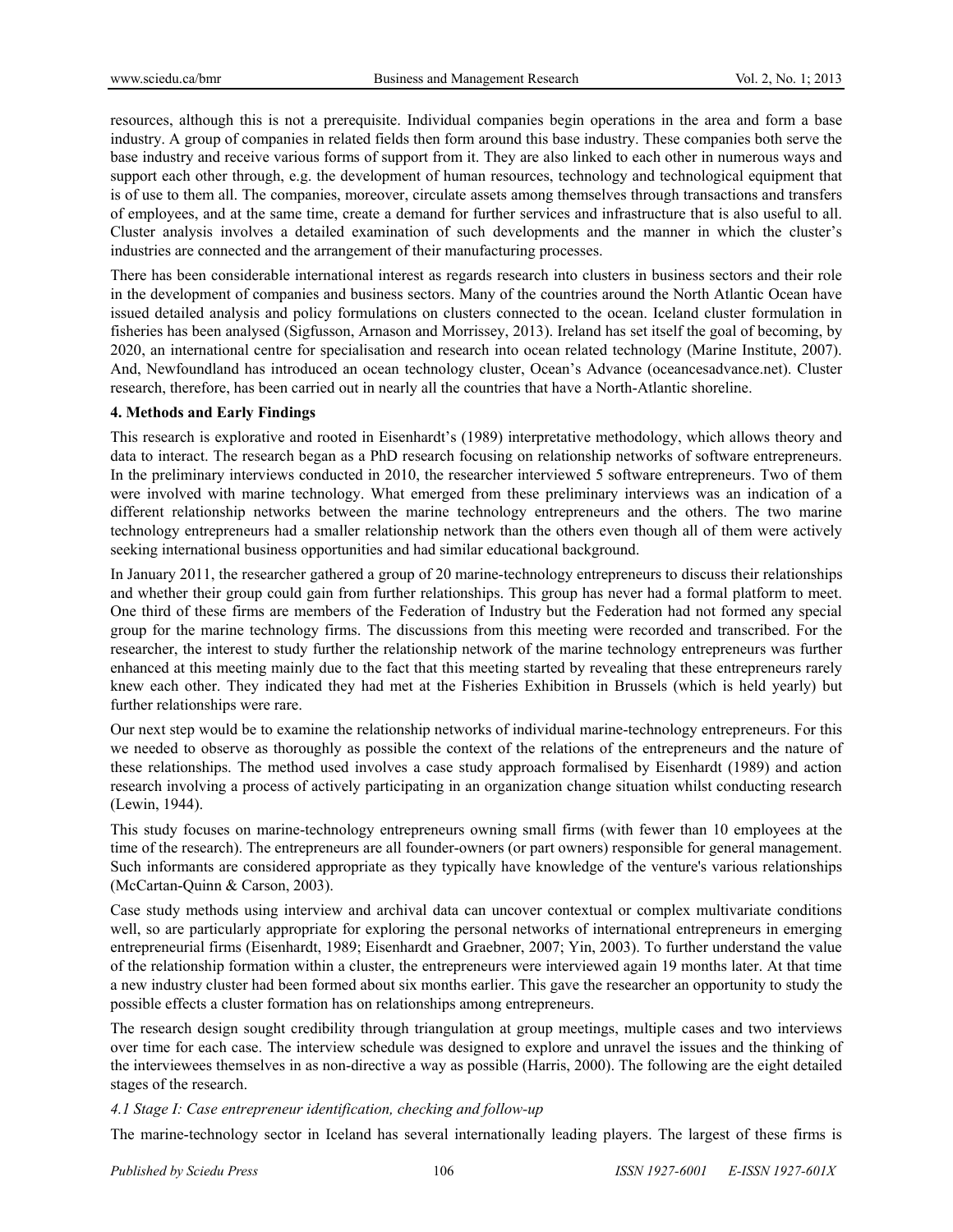Marel which is a major supplier of food processing machinery, with 3500 employees worldwide. Other leading firms have a strong niche position in fishing gear, plastic containers etc. These firms have 50-100 employees in Iceland. The remainder is a group of 35 firms, with an average of ten employees. The group of these 35 firms became the group which the researcher would focus on.

To meet the study's research aims, the selection of cases was purposeful (Davidsson, 2008). We identified marine technology entrepreneurs who all own and operate small marine technology firms. All originated from Iceland, an open economy with many marine technology firms. Access and agreement to participate was solicited. Reviewing and checking procedures resulted in 8 entrepreneurs that were eligible within the criteria frame and who agreed to participate, a number that Eisenhardt (1989) suggests is likely to be sufficient to lead to data saturation in qualitative case analysis. .

#### *4.2 Stage II: Panel discussion with 20 entrepreneurs*

After the preliminary interviews, the researcher´s intention was to reflect on his initial findings from the preliminary interviews with a larger group of marine-technology entrepreneurs. 20 entrepreneurs were invited to a meeting which took place in early 2011. This participant observation was intended to inform the researcher about how small marine-technology entrepreneurs were connected, how often they met etc.

#### *4.3 Stage III: Interviews*

Our informants are the entrepreneurial owners of the firms. The first interviews ranged from 100 minutes to 120 minutes in length, and were conducted in the Icelandic language. To ensure that a priori research notions were not inserted into the participants' responses, no formal discussion or requests for comments or ideas were made before the interviews. For the purpose of name generating and name interpreting a number of questions were posed which provided some structure to the interviews, in the three-step approach commonly employed to collect personal network data (Matzat & Snijders, 2009). First, to obtain a list of the most important relationships, each participant was asked to list the relationships that were most important to them in the business. Then a series of questions, called name interpreters, identified characteristics of the individuals involved and the relationships that they have.

Third, an open discussion to elicit further data about the nature of the relationships between the entrepreneur and the individuals named, and how that affected their international venturing. This was pursued in as open and non-directive way as possible (Harris, 2000). This led to a list of relationships and discursive data that would describe the embeddedness, and strength and value of those relationships. Further, we asked questions to gain a perspective of the overall interests and orientations of the entrepreneurs, in case this also relevant to the kind of relations they had developed.

## *4.4 Stage IV: Forming of an industry cluster*

After the panel discussion at stage II, the researcher decided to initiate a formal cluster project at the University of Iceland with the aim to establish a formal industry cluster. In May 2011, the Iceland Ocean Cluster was formally announced with 20 members.

#### *4.5 Stage V: Second interview*

The second interviews lasted on average 60 minutes and were conducted 19 months after the first interview. The time difference allowed the researcher to explore possible changes over the 19 months time interval such as the relationship network of the entrepreneur and the effects on the relationships due to the formation of the Iceland Ocean Cluster

#### *4.6 Stage VI: Data Analysis*

Data analysis then involved interpretation of the case data within the paradigms of understanding that, a priori, appeared to have relevance. The analysis here involved identification of the aspects of the business behaviour that appeared to be adequately explained by the theoretical constructs, and identification of aspects of the business behaviour that was not. Areas of behaviour that were not well understood were collated and associated with other frameworks that appeared to have value.

The coding was adaptive, reflecting ideas that emerged inductively from the descriptions themselves. The analysis of each entrepreneur was then fed back to the entrepreneurs to confirm that there had not been misinterpretation of the business behaviour observed.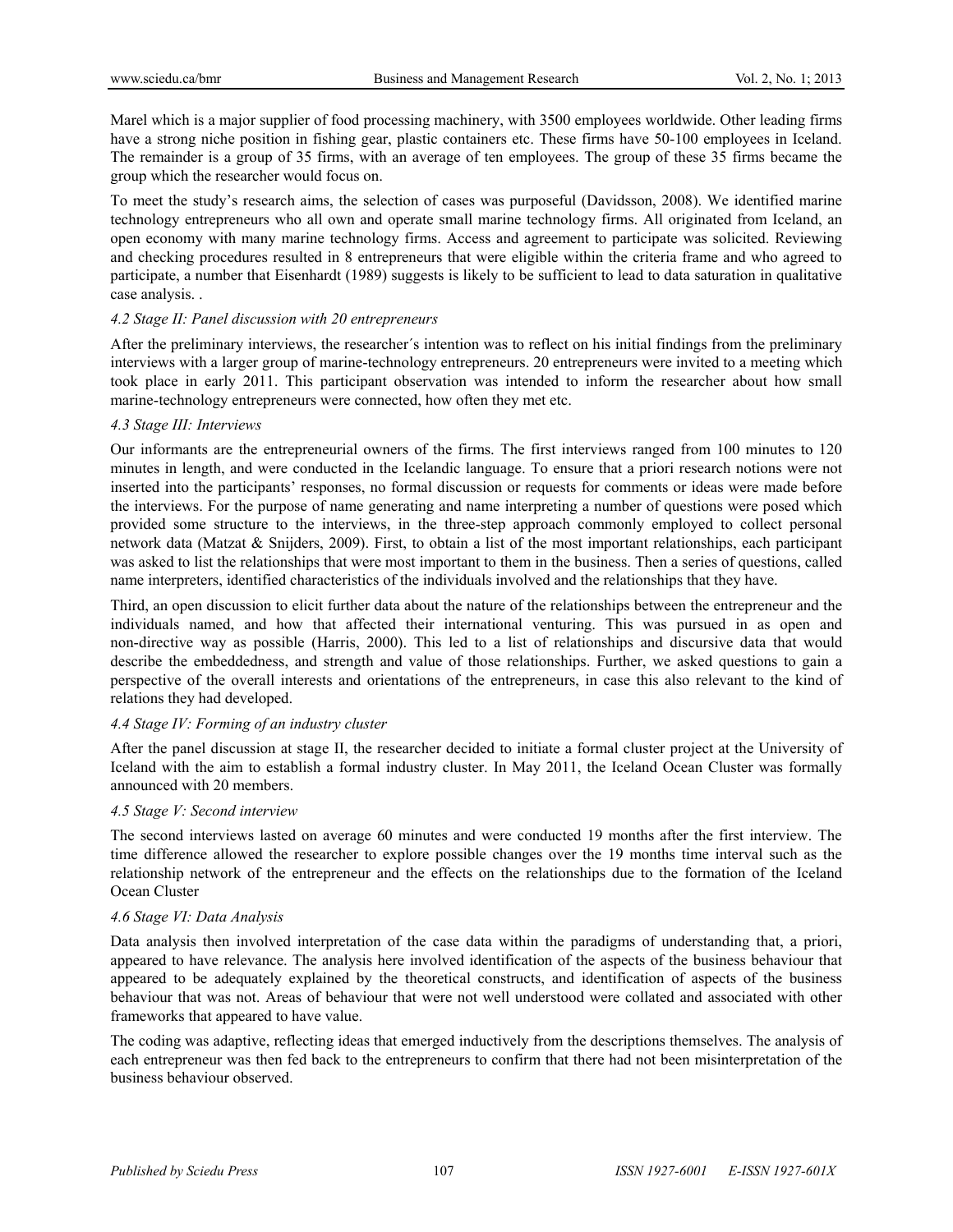# **5. Findings**

We now present findings regarding the relationships of the participating entrepreneurs, how they perceived those relationships and how they developed them. The findings will be presented in three sections 1) the description of the initial network of relationships of participating entrepreneurs, 2) the effects of the formation of a cluster on the relationships of the entrepreneurs and finally, 3) introducing a conceptual model of relationships.

# *5.1 The Initial Network of Relationships*

The marine-technology entrepreneurs were able, relatively easily, to obtain knowledge and early revenues from strong domestically embedded marine industry relationships. These people quickly saw value in the knowledge and the skills of the entrepreneurs and were sufficiently confident to invest in it. It was natural therefore for the marine-technology entrepreneurs to focus on these domestic relationships, who were as one entrepreneur noted

.. in our homegarden and we could get in touch with them right here.

This led to a natural development of these firms from initialization to early commercialization in which the entrepreneurs could rely on their domestic relationships to help them. Still most of the entrepreneurs had from initiation planned for their products to reach a global market.

The relationship network of the marine-technology entrepreneurs began to develop in the way highlighted by Coviello (2006). They had already commercialized through domestically embedded relationships that being local, were easily developed. They then sought globally embedded relationships, but this was a new and unfamiliar task for these entrepreneurs. Some of the domestically embedded relationships, however, were part of global networks, and could fulfill the role of 'introducers' in the way that Johanson & Mattsson (1988) suggest. For example,

We had high hopes that the part ownership of the Icelandic fish processing plant by a Belgian firm would push us further into the European market with our technology.

Most research (e.g. Coviello, 2006) indicates that at early stages, most entrepreneurs would seek to rely on strong trust and knowledge based relationships, people with the ability to add directly to the competitive advantage of the new venture and/or introduce, possibly develop potential customer relationships. All the marine-technology entrepreneurs had developed their products in relationships with domestic individual firms that pre-dated the inception of the firms, with people known to them very well. The effect of this in the early days was profound:

I got a kick-start as (Icelandic firm) bought my concept and idea from day one

This early establishment of strong relationships with local firms at the initial stage of the venture considerably benefited the establishment of their firms and their early development. First, it helped the firms to attract other resources. These relationships presented possibilities for developing valuable inter-personal relationships in other sectors and territories that could become stronger over time. But most important, the focus at this stage was building relations with further potential business clients, irrespective of territory, which for the marine-technology entrepreneurs meant

… finding the customer who is willing to try the product

The strong relationships the marine-technology entrepreneurs established early presented them with a ready source of clients that could be further developed. Their proximity to the marine industry had led to a tradition of cooperation between the two sectors that helped the entrepreneurs to generate a revenue stream from the earliest days.

My background is in fisheries and my family grew up in a small fishing village. I know this business. So after returning from studying software engineering it was obvious for me to consider developing technology business opportunities in this field.

All the entrepreneurs worked hard to develop new relationships at the initial stages and it was easy for the marine-technology entrepreneurs to develop a relationship portfolio with strong relationships. First, they started with a good array of strong domestic relationships. These strong ties assisted them in some cases to go global:

A part owner of the second Icelandic processing firm we worked with is a foreign investor. Our first contract abroad was with these guys and it was realized through the Icelandic firm.

Second, having a proven product that was selling domestically, made it much easier to generate interest, especially at trade fairs which could be used to good effect.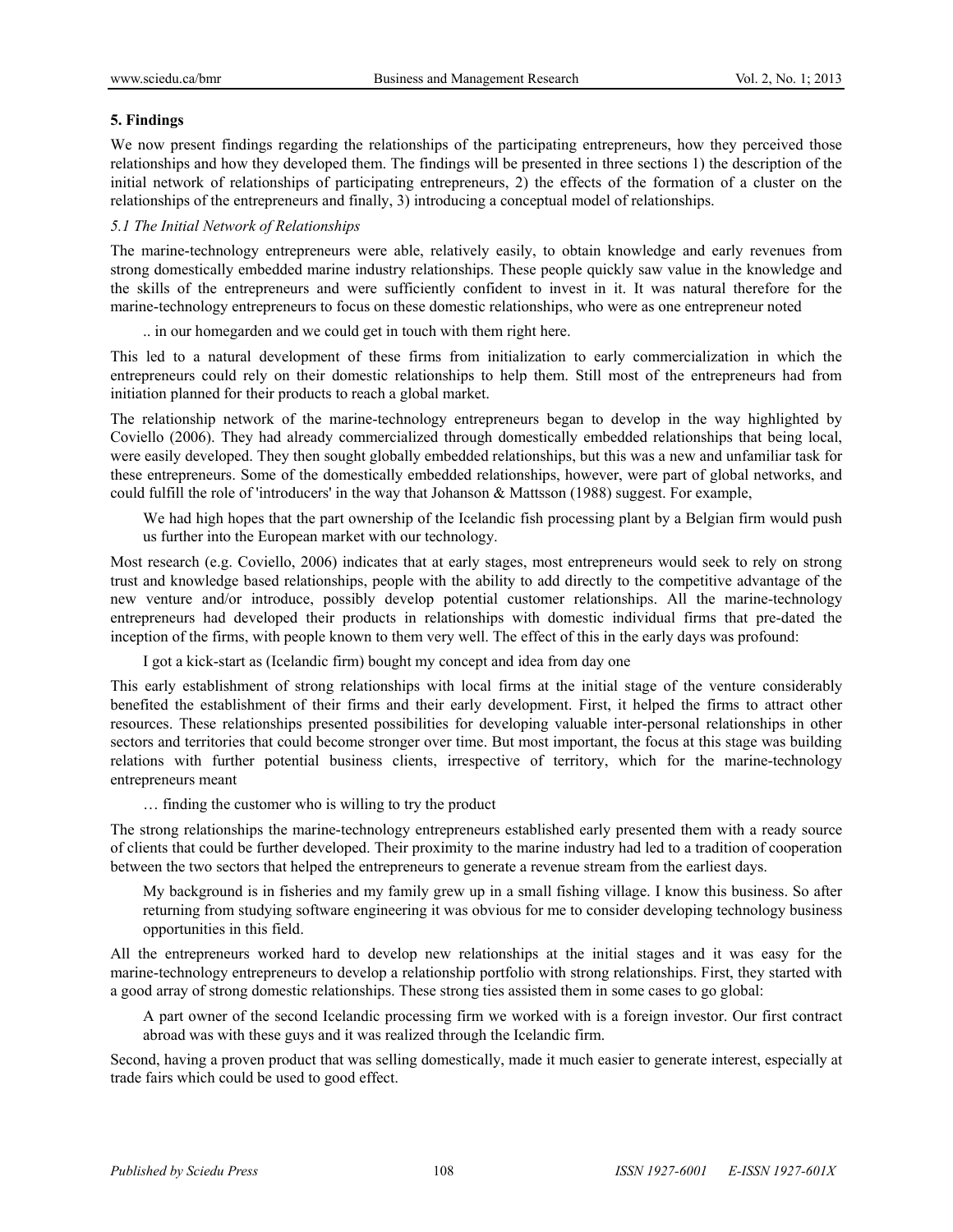Third, they inherited a worldwide strategic network identity based on Icelandic prominence in the marine industries generally. Several discussed the benefits gained from the domestic track record and having strong Icelandic specialists in fisheries and seafood. As Anderson, Håkansson, and Johanson (1994) note:

.. when a firm perceives that it has a strong strategic network identity, brokering, negotiation, and selection advantages can then be parlayed into competitive advantage for the firm. (P. 3).

We see here a strong network identity representing 'an important strategic capability that enhances the value of a firm's relational assets' (Bonner, Kim & Cavusgil, 2003: 1378), which would help them to form new relationships internationally, which they typically did through participation in trade shows.

The thing is Iceland is known in the seafood business around the world as being in the forefront of quality.

I am known in the industry as bringing new ideas – I came from a seafood country, people bought my ideas and they worked well. They trusted that I would not run away from them

But though forming relationships was relatively easy for the marine-technology entrepreneurs it may have led them to be less strategic in their relationship network building. There were three reasons for this. First, even though the entrepreneur's domestic relationships often led to initial exports, they rarely led to strong globally embedded relationships. The domestic client industry was inwardly focused, so maintaining strong relations with domestic relationships did not greatly help them to develop a strong international network.

Second, they formed and invested in stronger relationships. When the entrepreneurs began their exports, they rarely worked with their weak relationships and were uncomfortable about changing their way of working to do so. They were used to working with strong relationships, and they all sought to work closely and not remotely with any contact that were made. One participant illustrated the approach well:

I have a Scottish client whom I met at a trade show years ago. We have developed a very good relationship which has led to further product development.

Third, the marine-technology entrepreneurs had a relatively protective attitude towards relationships. They had strong network relationships with a few buyer companies, in which they had invested time, and commitment and had collected a number of obligations. It was natural for them to protect their valuable assets:

There is a lot of duplication going on.

An employee of mine left a couple of years ago ... with my invention, just changing the look but using similar ideas and software.

#### *5.2 An Industry Cluster and Relationship Networks*

In December 2012, the eight marine-technology entrepreneurs were interviewed. These second interviews lasted on average 60 minutes. This interview asked more detailed questions about some of the relationships if they were not clear from the first interview.

At the initiation of the Iceland Ocean Cluster, a group of 35 marine-technology entrepreneurs were all invited for several meetings of the Cluster. These meetings were held with two months interval in the period of March 2011 until January 2013. Of the 35 entrepreneurs, 24 of them were active in the group and 12-18 met at each meeting. The meeting platform was based on similar strategy as presented by Ffowcs-Williams, I. (2012) and in the evaluation of three Swedish clusters (Cooke, P., Eickelpasch, A., and Ffowcs-Williams, I., 2010). The strategy regarding the initial steps of industry clusters was based on the aim of establishing a momentum and preparing at an early stage certain low hanging fruits for the group, some projects which could show benefits for the members within a relatively short period of time.

The main emphasis of the meetings was however to get the marine technology entrepreneurs to meet and discuss their interest and possible cooperation. The initial meetings revealed that many of the marine technology-entrepreneurs had never met. Even though these entrepreneurs were many servicing similar clients (but often with very different products) they had not made significant effort to cooperate. One marine-technology entrepreneur responded this way:

If a need to cooperate I will just pick up the phone and make a call.

When asked how much he had done that in the past 12 months he reflected

I don't recall. I have not had any particular needs to do so in some time.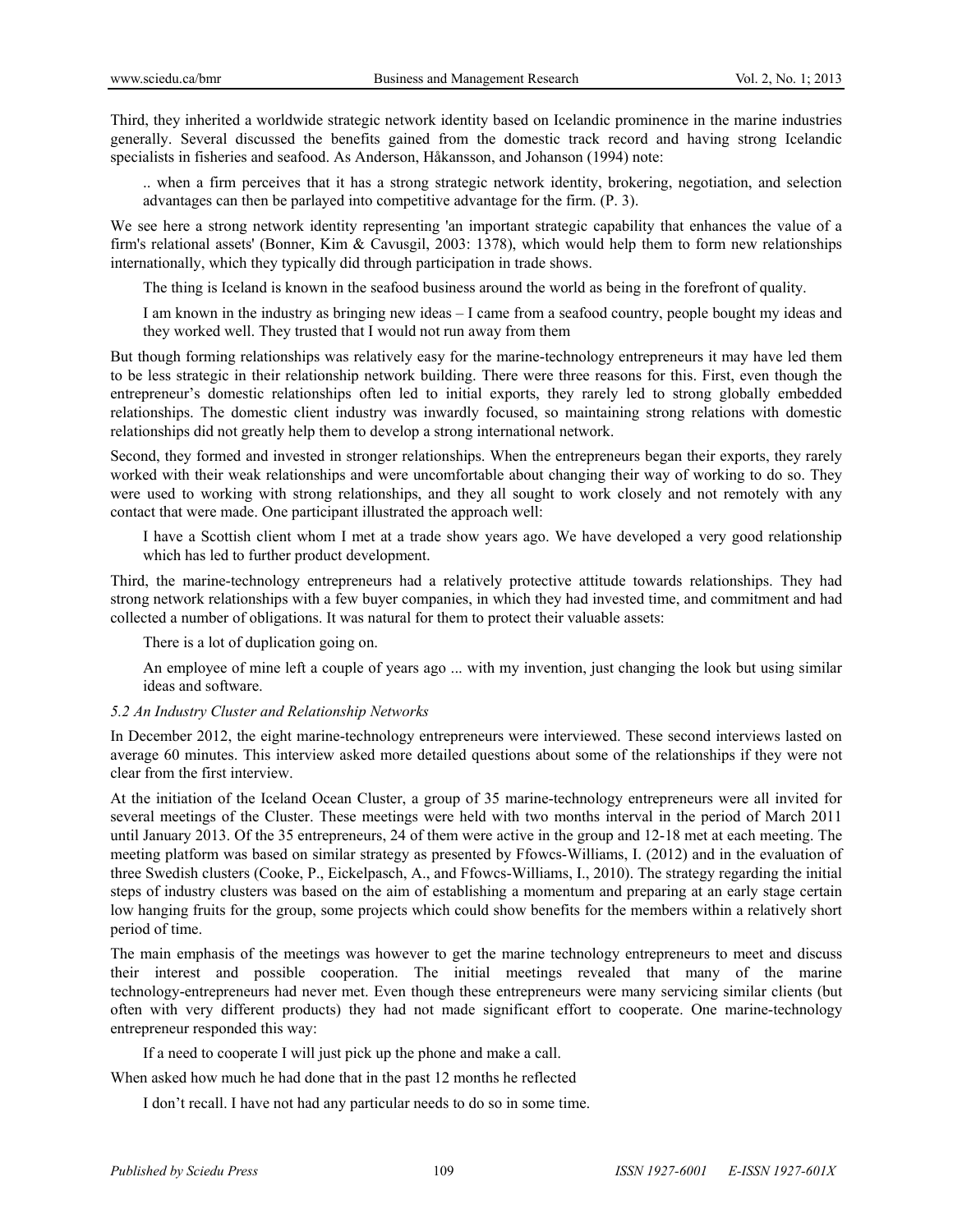At all the meetings which the researcher participated in, detailed minutes were made. Coding the minutes of the meeting indicated strongly the interest of the group to meet and talk and collaborate. At the first meetings, a significant part of the meeting time was used to get them to know each other´s business and there was a clear interest to

Do something together

The reflection from the participants was

I did not know that we were so many.

I think it could be an idea for us to see if we can cooperate at trade shows. Most of us are small and it takes a lot of efforts for my small operation to participate as a stand-alone in a trade show.

At meeting 3 and 4, the participants met at the sites of two of the participant´s operations. This gave the group a good opportunity to start building knowledge about the activities of each other and to build trust. The ideas for cooperation had developed:

I see various co-op possibilities regarding environmental issues, marketing, technology exchange, communication etc.

We might consider cooperating regarding the development of small boats where Icelandic marine-technology firms have had a comptetitive advantage

Still, the underlying interest of the group was to "broaden the horizon of the group", and "get us to meet more", etc.

As indicated in the analysis of the first interviews, the entrepreneurs were not very strategic in their relationship network building. Their initial strong relationships had helped them establish their business but the domestic client industry was inwardly focused and the entrepreneurs were less used to working with weak relationships. They had become used to working with strong relationships and felt more comfortable with such relationships. The interviews indicated strongly that the entrepreneurs had all participated in the cluster activity. They did not indicate that over this period the list of strong ties had changed significantly (three new strong ties identified among the participants) but the list of weak ties had become longer and more of marine-technology entrepreneurs in Iceland were mentioned. The participants indicated that the cluster activity had resulted in various new formations of relationships.

I have already opened relations with two firms in the cluster regarding the development of our products

We received a good contact at the cluster meeting for a Russian company and we followed the lead which led to a sales agreement.

The cluster activity was also mentioned as a tool to increase the interest for the industry as a whole

The cluster has made more people aware of our business which has in itself been very positive for us. But generally speaking we are dealing with the same clients as before.

The interviewed indicated not only that their relationship network had expanded as they were participating in a new group but also that they were focusing more on weak relationships than previously.

I realized I needed to expand my network. I am now looking for marketing people in Europe.

This was partly due to the fact that in the industry cluster some of the largest marine-technology firms presented their marketing strategy and the development of this strategy. It was evident that the expansion strategy of the larger marine-technology firms was based mainly on weak ties and the development of these ties into strong ties by mutual service agreements with first time clients etc. Here, the industry cluster assisted in benchmarking for the marine-technology entrepreneurs how the larger firms had expanded. This leads to the questions whether the change in the relationship network strategy of the marine-technology entrepreneurs due to the participation in the industry cluster, therefore only benefitted the marine-technology entrepreneurs but not the larger technology firms? The interviews focused on the small firms so this research is not able to answer in any depth that question. An indication about mutual benefits for both large and small members of the cluster may have been indicated in the interviews when the marine-technology entrepreneurs talked about more frequent business meetings with the larger firms as a result of the industry cluster.

We have had much more talk with the X (medium sized marine-technology firm) as a result of our participation in the cluster. The dialogue is already there and I think they see a chance in using us for specialty manufacturing while they will focus on standardized products.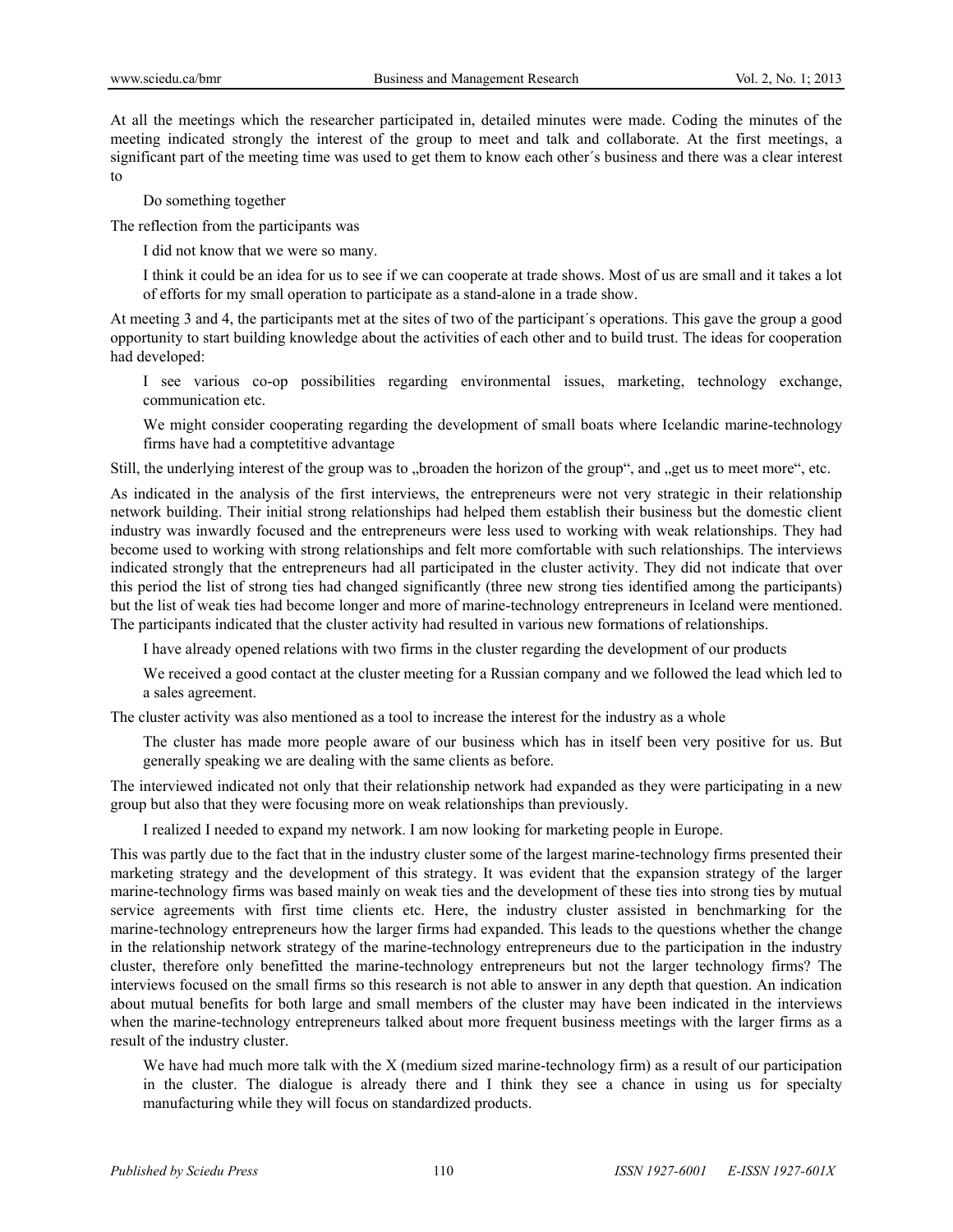We have met with one of the former managers of Z (large food-technology firm) and he has emphasized the importance for me to not focus on my particular machinery for fish processing but on complete solutions. But to do so I need to build a larger group of collaborators.

After the first five meetings of the marine-technology entrepreneurs, a project was initiated which the researcher has followed closely. This project focuses on collaboration between 10 marine-technology firms (three relatively large and nine small firms) in selling green marine technology. This is an initiative which came from the entrepreneurs themselves and can be categorized as one of the low hanging fruits which the entrepreneurs are seeking through the cluster cooperation. It remains to be seen if this activity results in more sales or further cooperation among the marine-technology entrepreneurs. The project, however, shows an interest on behalf of the marine-technology entrepreneurs to increase cooperation. It is too early to tell if the project will lead to building of strong ties among the participants. As one participant indicated

This project will not necessarily lead us to cooperating on an R&D level but I am sure it can lead to further cooperation in sales and marketing.

Even at the early stage of the cluster formation, the first indication is that the marine-technology entrepreneurs have increased their network of weak ties. These ties have been used to get contacts domestically and abroad but at this early level it is hard to see if these ties will have significant effect on the business of the marine technology entrepreneurs. It was, however, a strong indication in the second interviews that the formation of the cluster had the potential to build bridges.

We have never seen ourselves as a part of any particular group. It seems as we have never been "a favorite" industry" in Iceland like the IT industry etc. The introduction of our new cluster gave us the opportunity to present our business which has helped us.

Another marine technology indicated strongly that the cluster had affected their relationship network, both regarding weak and strong ties.

We have already started discussions with another marine-technology firm in the cluster regarding a mutual development project where we will combine our efforts. In the coming months we will display a technology combining our technology and theirs. I think it will be surely good for both of us.

We see the potential in the increased number of weak ties through the formation of the cluster, mainly in opening further sales and marketing of the marine technology entrepreneurs.

We are creating a new marketing programme which combines our technology with another company. We are not sharing our patents but we can easily sell more by cooperating at trade shows.

The weakness of many of the small marine-technology firms lies in the inability to actively seek different markets (due to their size). The increased weak ties among the marine-technology entrepreneurs can lead to further bridging to different markets where for instance a marine-technology entrepreneur in cooling technology will assist a marine-technology entrepreneur in fish cutting to establish contacts and vice versa. The initial sharing may only be in sharing business contacts or opening a sales meeting as in one case mentioned

A European fisherman visited a marine-technology in the cluster and as they began talking he mentioned he wanted to meet some interesting firms in fish transportation and storing technology. I mentioned the name of X (a marine technology company) which we had been meeting at the cluster and they visited them.

Other interviews indicated the different approach which the marine technology entrepreneurs were taking after joining the cluster regarding their network relationships

I am meeting a lot of investors and presenting my business case. I have not done this before but I think I need to do this if I am to become anything more than a one man show.

As the cluster is still in its infancy, only three cases being studied indicated that marine technology entrepreneurs had build a new strong relationship through the cluster. Strong ties take time to develop. Creating and nurturing weak relationships was initially not the strategy seen in the business model of the marine technology entrepreneurs. But as they became more involved in the industry cluster work they emphasised more on nurturing weak relationships while they still cherished strong relationships but realised they provide few new opportunities and are rare and hard to develop.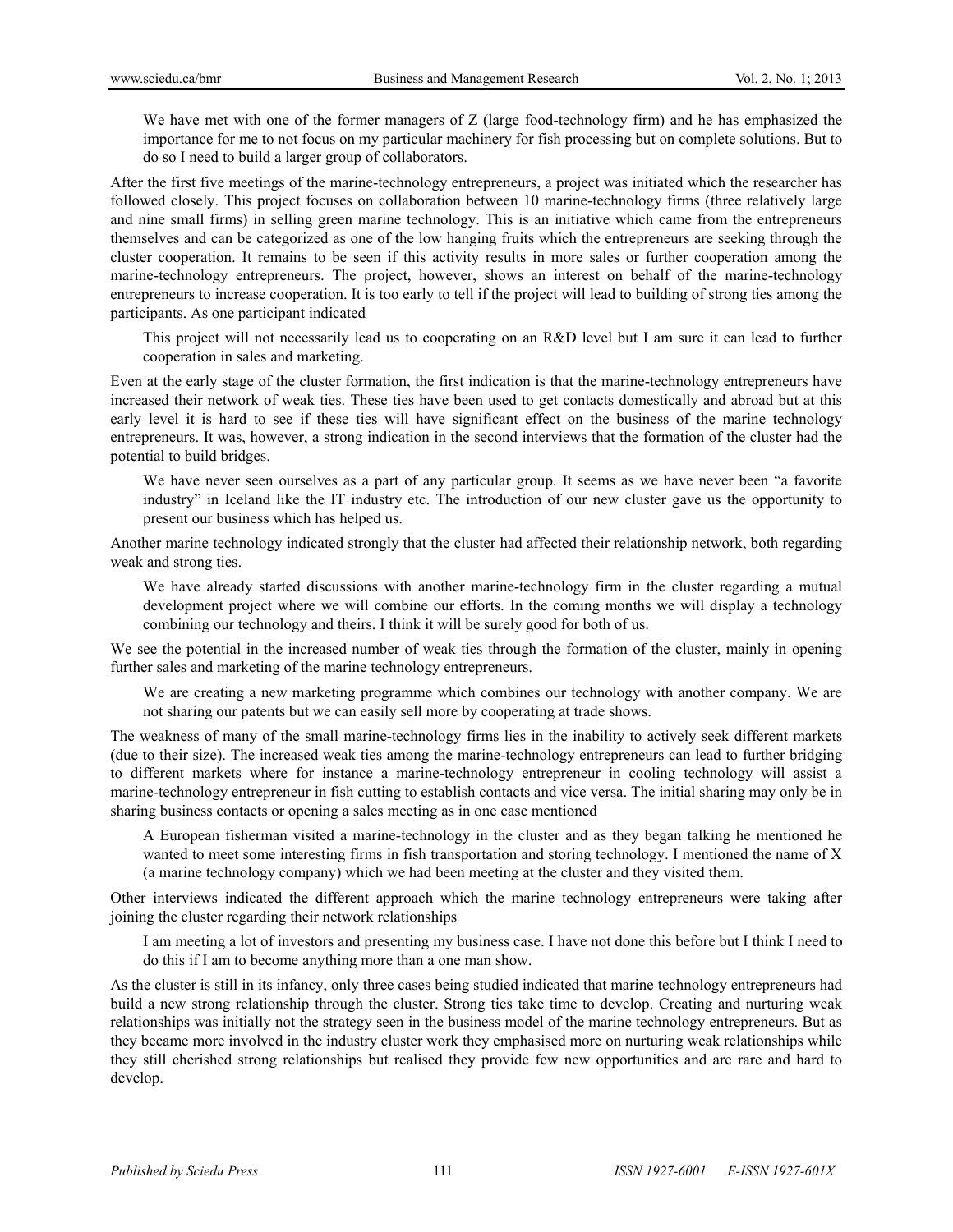# *5.3 Introducing A Conceptual Model of Relationships*

The model in Figure 1 presents a suggested view on conceptualizing relationships of marine-technology entrepreneurs in an industry cluster. In this model, we partly address Slotte-Kock and Coviello's (2009) call for further examination of their "general model" on network development. Their model consists of the following components, "what develops?", "how and why does the network develop?", and "what occurs over time?" This model develops further the issue of how and why the network develops and the variations in ties which is a part of Slotte Kock and Coviello's "what develops". The model focuses on the nature of the relationship formation which lead to discovery or enactment. The model shows the relationship opportunities in the network of the entrepreneur as an outcome of the characteristics of the entrepreneur (which might be described as the internal factor). The focus on the entrepreneurs and their background is therefore an important part of the model. But, even though analysis at the firm level is useful for giving the theorist a sense of the bigger picture, "it does so at the risk of overlooking important information exchanges that take place at the level of the entrepreneur" (Ellis, 2011, p.102). So, the analysis of entrepreneurs' social networks offers a significant conceptual advantage (Ellis, 2011) over the analysis of inter-firm networks. The model also emphasizes that industry cluster affects relationship networks. The model therefore allows for both exogenous and endogenous influences in relationship networks of international entrepreneurs.

In Part A of the model certain capabilities of the entrepreneurs are observed which may affect their relationship networks. The characteristics of the entrepreneur influence the model as his/her experience has affected the relationship network and therefore opportunities (Paul-Wiedersheim, Olson & Welch, 1978). The model recognizes different entrepreneurs and their different levels of relationship skills. This approach is in line with Sigfusson and Chetty (2012) study on software entrepreneur's relationship capabilities and Ellis (2011) emphasis on *why* some agents manage social and business networks better than others?



In part B of Figure 1 we note the effects of the industry cluster, on relationships which can provide partial explanation of the entrepreneur's development. Aldrich (1999) argues that the entrepreneurial process takes on meaning only in the context of the broader social context. Using this model, we show that industry cluster presence affects the "process through which ties are selected for entrepreneurship" (Jack, 2010: 133).

The relationship resources in part C shows the portfolio of relationships where factors such as the entrepreneur's capability and exogenous factors such as industry cluster, are important determinants of the entrepreneur's portfolio. The notion of network as a set of portfolios was addressed by Ozcan and Eisenhardt (2009) who emphasized that ties are formed "in the context of building portfolios" (p.246). The different dynamic capabilities for relationship portfolio development have considerable influence on the entrepreneurial development.

All entrepreneurs, irrespective of their industry, create personal relationships to develop their ventures. The model in Figure 1 describes the dynamics between relationship skills and industry clusters and how the interaction between them can affect the portfolio of relationships. We suggest that the existence of industry clusters should be addressed by researchers when observing technology entrepreneurs in different industries.

## **6. Conclusions**

This study has found that marine-technology entrepreneurs focus mainly on strong relationships in their business ventures. Although the marine-technology entrepreneurs appear to value weak relationships less, we can see that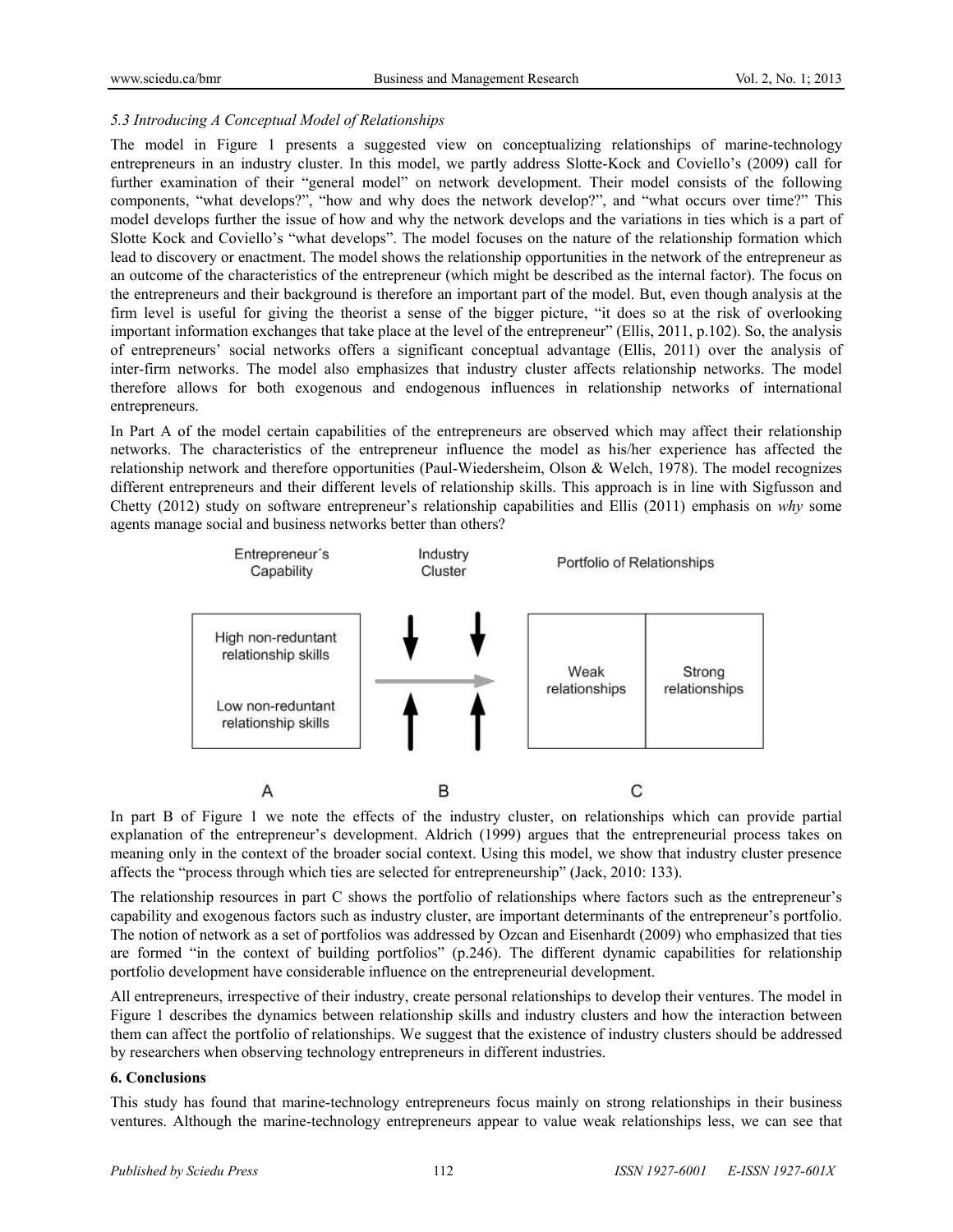since they became actively involved with the industry cluster work, their patterns of relationship network changed in the way that they were more actively involved with number of weak relationships and developed their skills in nurturing weak relationships.

The industry cluster, a formal relationship network, assists the entrepreneurs to develop network relationships. This is not only true for the relationships within the cluster. The participants seem to develop knowledge in developing their network and manage their network as they become more aware of network capabilities through the industry cluster work, witnessing the network capabilities of larger firms and how they establish and manage relationship portfolios. This is in line with Dahl and Pedersen (2004) who find engineers to acquire valuable knowledge through industrial cluster networks. The marine-technology entrepreneurs realise that the individual cost of any of the weak relationships is low, but the large numbers allow many opportunities to be spotted, a pattern of large numbers of informal weak relationships beneath the formal relationships which has been seen in the life science businesses (Powell et al., 1996). This is particularly important as the marine-technology entrepreneurs plan for global marketing of their products. In line with Chetty (2004), we find internationalisation to contribute to the development of the cluster rather than the reverse. The interest to internationalise led the entrepreneurs to appreciate the benefits of collaborating, initially based on weak relationships, with each other as they began expanding globally.

The question here is obviously will these increased weak relationships create some business or are they mainly relationships which have no significant effect on the businesses? As indicated by Granovetter (1973), weak ties interaction among members of the network may provide strategic advantage in terms of resource availability and they may provide opportunities (Burt, 1992).

In this study the difference which the participants note with the formation of an industry cluster lies mainly in the increased social relations and trust among the members of the industry cluster. The social capital of the cluster seems to have had a positive impact in the development of marine technology enterprises as more relationships have been created and the entrepreneurs see more opportunities.

The key implications of this study on relationships and networks for the development of industry clusters are

1) Industry clusters need to implement mentoring programmes, where experienced networkers transfer knowledge to new firms regarding network relationships.

2) The role of an industry cluster should be to increase trust and encourage strong relationships. These relationships are hard to develop and therefore the focus of the cluster should be on developing the skills of the participants to nurture and develop their weak relationships.

3) Social capital, often overlooked in the industry cluster analysis, is very important in facilitating collaboration in industry clusters. Rather than focusing on more macro aspects of clusters, involving Government and other large institutions, often seen as key to the success of an industry cluster, clusters might consider initially focusing solely on building relationships between entrepreneurs.

Whether based on weak or strong relationships, networks in industrial clusters can provide opportunities and are especially important in the development of the marine technology entrepreneur. Entrepreneurs should consider how they could strategically build their networks, through the industry cluster, both with weak and strong relationships, to access a diverse array of skill sets and by that create bridging relationships for their ventures.

We have attempted to contribute to the network theory and the theory of industry clusters in two ways. First, we have identified social relationships as important tools in the initial work of the industry clusters. Social capital, often overlooked in the industry cluster analysis, seems to play a very important role in increasing the strength of the industry cluster as a mediator of opportunities and trust building. Second, by combining network and cluster theories in studying the development of marine-technology ventures within an emerging industry cluster, this study contributes to network and cluster theories by attempting to model the important links between them when analysing the relationship networks of marine technology entrepreneurs.

One limitation of this paper is that we focus solely on marine technology entrepreneurs. Qualitative studies could be conducted in other industry settings to make analytical generalizations. Future studies could observe other industries and the effects of cluster formations on the relationship networks of entrepreneurs,

#### **References**

Arenius P. (2002.) Creation of firm-level social capital, its exploitation and the process of early internationalisation. Helsinki Finland: Helsinki University of Technology.

Arnason, R. & Agnarsson, S. (2005). Sjávarútvegur sem grunnatvinnuvegur á Íslandi. Reykjavík.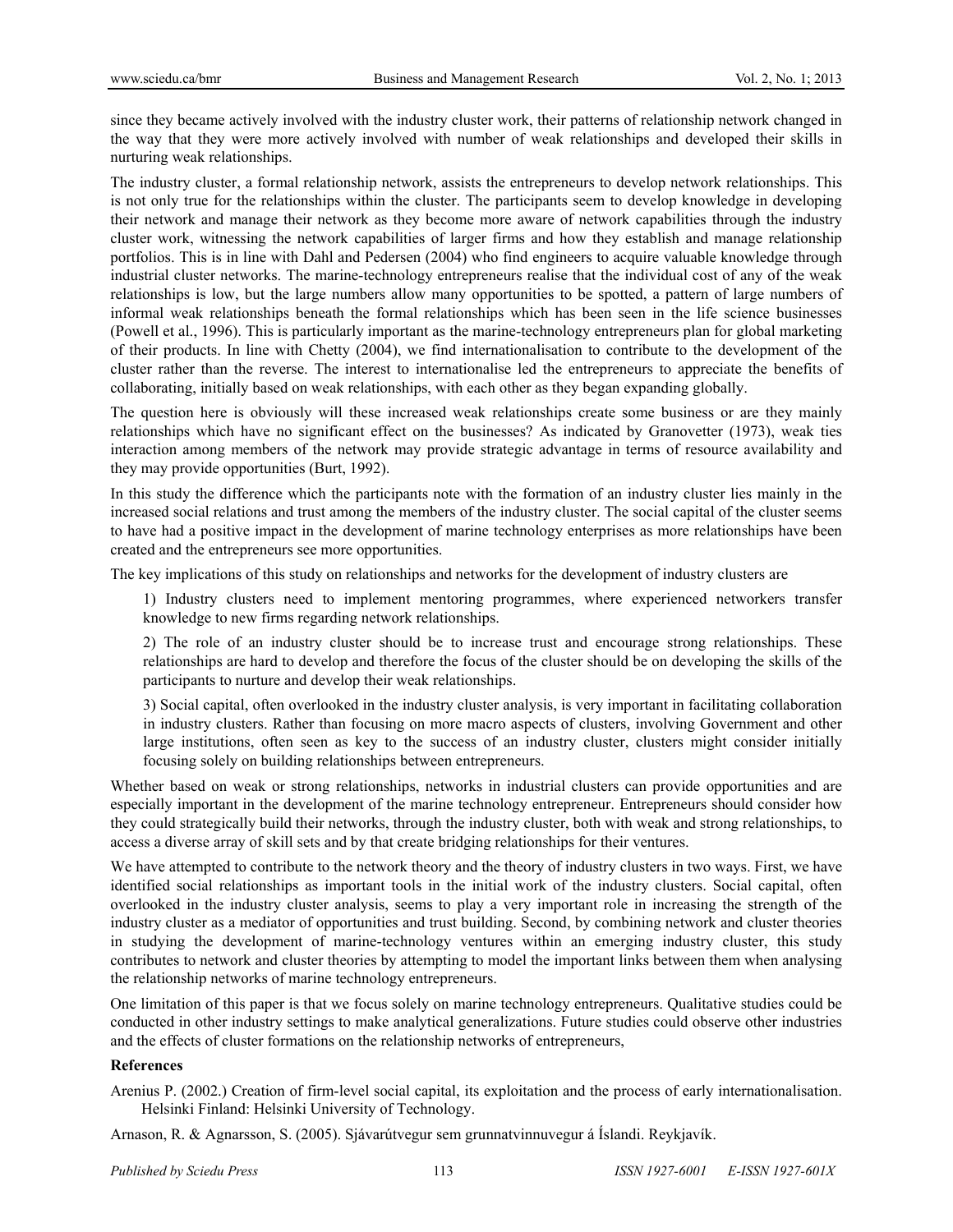- Arnason, R., & Sigfusson, T. (2011). Umfang og horfur í tæknifyrirtækjum í sjávarklasanum. Frumathugun á fjölda tæknifyrirtækja í sjávarklasanum,þróun og horfur. Íslenski sjávarklasinn,Reykjavík.
- Arnason, R., & Sigfusson, T. (2012). Þýðing sjávarklasans í íslensku efnahagslífi. Islandsbanki, Reykjavík.
- Autio A. (2005). Creative tension: The significance of Ben Oviatt's and Patricia McDougall's article 'toward a theory of international new ventures'. *Journal of International Business Studies,* 36(1):9–19. http://dx.doi.org/10.1057/palgrave.jibs.8400117
- Batjargal, B. (2003). Social capital and entrepreneurial performance in Russia: A longitudinal study. *Organisation Studies*, 24(4), 535–556. http://dx.doi.org/10.1177/0170840603024004002
- Becattini, G. (2001). From Marshall's to the ""Italian industrial districts". A brief critical reconstruction. [Online] Available: http://www.tci-network.org/media/asset\_publics/resources/000/000/ 685/original/becattini\_marshall.pdf
- Burt, Ronald S. (1992). *Structural holes: The social structure of competition.* Cambridge, MA: Harvard University Press.
- Chetty S. (2004). On the crest of a wave: the New Zealand boat-building cluster. *International Journal of Entrepreneurship and Small Business.* 1(3) 313-329. http://dx.doi.org/10.1504/IJESB.2004.005662
- Chetty, S. & Agndal, H. (2007). Social capital and its influence on changes in internationalization mode among SMEs. *Journal of International Marketing,* 15(1): 1-29. http://dx.doi.org/10.1509/jimk.15.1.001
- Cooke, P., Eickelpash, A. & Ffowcs-Williams, I. (2010). From low hanging fruit to strategic growth. International evaluation of Robotdalen, Skåne Food Innovation Network and Uppsala BIO. Vinnova Report.
- Coviello, N. E. (2006). The network dynamics of international new ventures, *Journal of International Business Studies,* 37, 713-731
- Dahl, M.S. & Pedersen, C.O.R. (2004). Knowledge flows through informal contacts in industrial clusters: myth or reality? *Research Policy.* Vol. 33(10): 1673-1686. http://dx.doi.org/10.1016/j.respol.2004.10.004
- Delgado, M., Porter, M.E., & Stern, S. (2012). Clusters Convergence and Economic Performance. Working Paper 18250. http://www.nber.org/papers/w18250. National Bureau Economic Research, Cambridge, July 2012. http://dx.doi.org/10.3386/w18250
- Dyer J. H. & Singh H., (1998). The relational view: Cooperative strategy and sources of interorganisational competitive advantage, *Academy of Management Review,* 23(4), 660-79.
- Eisenhardt, K. M. (1989). Building theories from case study research, *Academy of Management Review,* 14/4, 532-550.
- Ellis, P. (2011). Social ties and international entrepreneurship: Opportunities and constraints affecting firm internationalisation. *Journal of International Business Studies,* 42( 1): 99-127. http://dx.doi.org/10.1057/jibs.2010.20
- Freeman, S. & Cavusgil, S. (2007). Towards a Typology of Commitment States among Managers of Born Global Firms: a study of accelerated internationalisation. *Journal of International Marketing,* 15 (4): 1-40. http://dx.doi.org/10.1509/jimk.15.4.1
- Ffowcs-Williams, I. (2012). Cluster Development: The Go-To Handbook. Cluster navigators: New Zealand.
- Field, J. (2003). *Social Capital.* London: Routledge.
- Granovetter, M. (1985). Economic actions and social structure: The problem of embeddedness. *American Journal of Sociology,* 91: 481–510. http://dx.doi.org/10.1086/228311
- Granovetter, M. (1973). The Strength of Weak Ties. *American Journal of Sociology,* 78 (6): 1360–1380. http://dx.doi.org/10.1086/225469
- Harris, S. (2000). Reconciling positive and interpretative international management research: A native category approach. *International Business Review,* 9(5): 755–770. http://dx.doi.org/10.1016/S0969-5931(00)00030-5
- Hite, J.M., & Hesterly, W.S. (2001). The Evolution of Firm Networks: From Emergence to Early Growth of the Firm, *Strategic Management Journal,* 22(3), 275-286. http://dx.doi.org/10.1002/smj.156